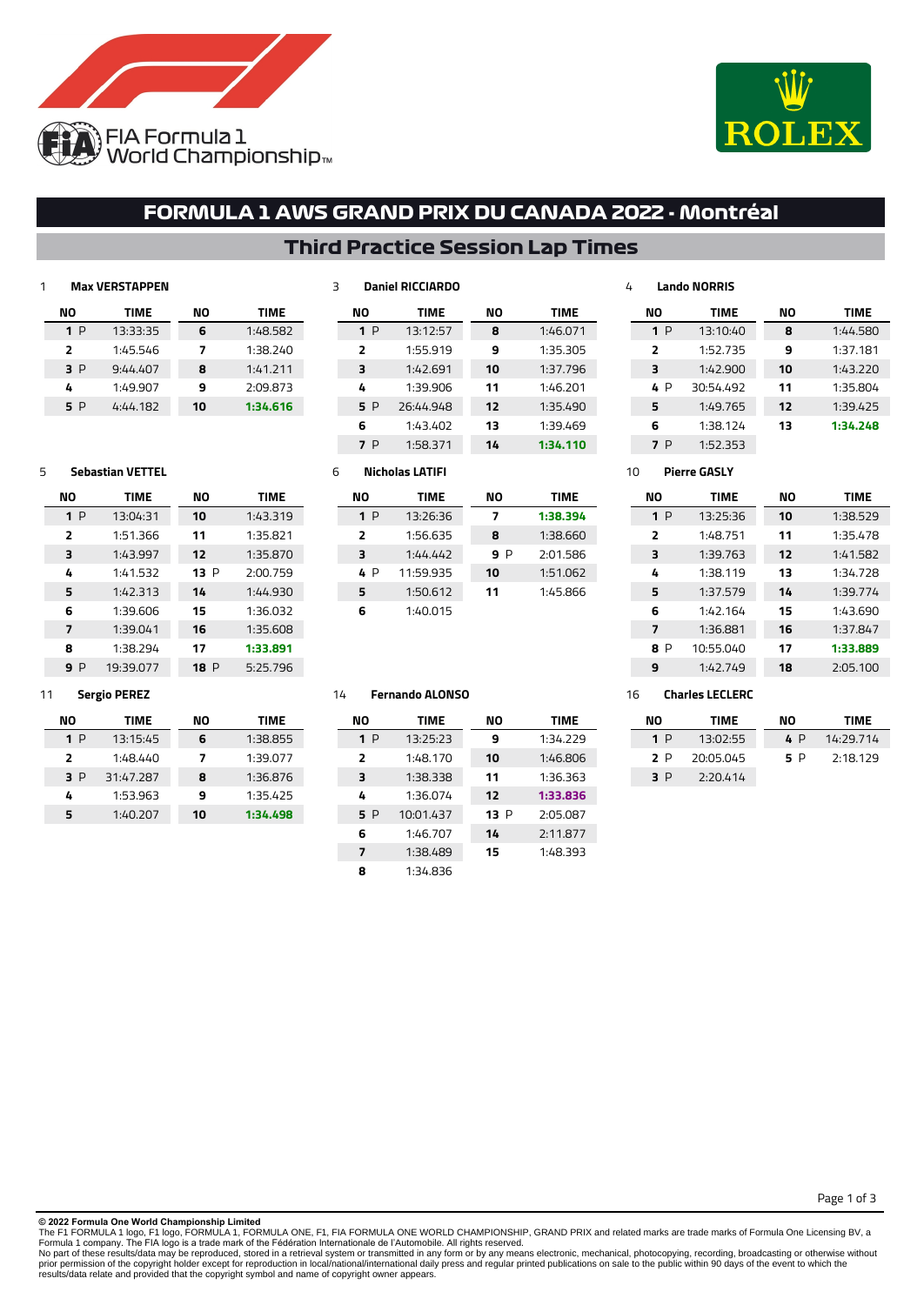



## **FORMULA 1 AWS GRAND PRIX DU CANADA 2022 - Montréal**

**Third Practice Session Lap Times**

| 18             | <b>Lance STROLL</b> |           |             |
|----------------|---------------------|-----------|-------------|
| NΟ             | <b>TIME</b>         | <b>NO</b> | <b>TIME</b> |
| 1P             | 13:04:11            | 13        | 1:38.022    |
| $\overline{2}$ | 1:51.997            | 14        | 1:36.710    |
| 3              | 2:41.754            | 15        | 1:36.289    |
| 4              | 1:46.107            | 16        | 1:42.630    |
| 5              | 1:41.499            | 17        | 1:51.054    |
| 6              | 1:41.722            | 18        | 1:35.531    |
| 7              | 1:39.620            | 19P       | 2:06.228    |
| 8              | 1:39.293            | 20        | 1:49.002    |
| 9              | 1:40.035            | 21        | 1:39.808    |
| 10             | 1:38.143            | 22        | 1:40.471    |
| <b>11</b> P    | 14:51.620           | 23        | 1:40.815    |
| 12             | 1:46.186            |           |             |
|                |                     |           |             |

| 20 | <b>Kevin MAGNUSSEN</b> |             |     |             |  |
|----|------------------------|-------------|-----|-------------|--|
|    | NΟ                     | <b>TIME</b> | NΟ  | <b>TIME</b> |  |
|    | 1P                     | 13:00:13    | 10P | 3:11.276    |  |
|    | $\overline{2}$         | 1:51.362    | 11  | 1:59.538    |  |
|    | 3                      | 1:43.014    | 12  | 1:42.849    |  |
|    | 4                      | 1:44.746    | 13  | 2:38.790    |  |
|    | 5                      | 1:39.148    | 14  | 1:40.656    |  |
|    | 6 P                    | 34:08.472   | 15  | 1:39.134    |  |
|    | 7                      | 1:41.886    | 16  | 1:36.335    |  |
|    | 8                      | 1:36.719    | 17  | 2:09.853    |  |
|    | 9                      | 1:35.643    |     |             |  |
|    |                        |             |     |             |  |

#### **Yuki TSUNODA NO TIME** 1:38.626 1:37.139 **1:36.261** 1:38.433 1:37.352 1:37.108 P 5:46.895 1:47.983 1:41.422 1:37.659 1:39.931 1:37.020 2:13.443 **NO TIME** P 13:05:08 1:49.677 1:42.030 1:42.072 1:39.461 1:42.357 1:41.440 1:38.262 1:41.910 1:40.867 1:39.661 P 10:48.439 1:45.471 1:38.503

### **Alexander ALBON**

**Lewis HAMILTON**

**NO TIME** P 13:06:04 P 26:55.689 1:50.341 1:39.704 1:38.319 1:36.917

| NΟ             | <b>TIME</b> | NΟ   | <b>TIME</b> |
|----------------|-------------|------|-------------|
| 1P             | 13:25:38    | 10   | 1:37.429    |
| $\overline{2}$ | 1:53.955    | 11 P | 9.45.704    |
| 3              | 1:42.180    | 12P  | 1:59.769    |
| 4              | 1:39.867    | 13   | 1:43.470    |
| 5              | 1:39.006    | 14   | 1:41.255    |
| 6              | 1:40.506    | 15   | 1:36.463    |
| 7              | 1:40.649    | 16   | 1:36.544    |
| 8              | 1:38.629    | 17   | 1:35.761    |
| ۹              | 1:40.525    |      |             |

**NO TIME** P 12:55.245 1:48.393 1:38.613 P 1:53.491 1:39.825 **1:35.692**

### **ZHOU Guanyu**

| NΟ  | <b>TIME</b> | NΟ | <b>TIME</b> |
|-----|-------------|----|-------------|
| 1P  | 13:00:38    | 9  | 1:41.637    |
| 2 P | 12:26.840   | 10 | 1:37.046    |
| 3   | 1:56.848    | 11 | 1:35.213    |
| 4   | 1:42.553    | 12 | 1:50.948    |
| 5   | 1:40.434    | 13 | 1:37.190    |
| 6   | 1:38.924    | 14 | 1:40.125    |
| 7 P | 29:28.125   | 15 | 2:23.133    |
| 8   | 2:02.964    |    |             |

#### **Mick SCHUMACHER**

| NΟ             | <b>TIME</b> | NΟ   | <b>TIME</b> |
|----------------|-------------|------|-------------|
| 1P             | 13:01:04    | 10   | 1:37.781    |
| $\overline{2}$ | 1:53.319    | 11   | 1:37.427    |
| 3              | 1:45.596    | 12   | 1:37.388    |
| 4              | 1:47.515    | 13 P | 10:53.987   |
| 5              | 1:43.226    | 14   | 2:12.351    |
| 6              | 1:43.815    | 15   | 1:43.000    |
| 7 P            | 25:00.850   | 16   | 1:47.189    |
| 8              | 1:47.604    | 17   | 1:41.388    |
| ۹              | 1:38.328    | 18   | 2:18.777    |

**Esteban OCON**

| NΟ             | <b>TIME</b> | NΟ     | <b>TIME</b> |  |
|----------------|-------------|--------|-------------|--|
| 1P             | 13:24:33    | P<br>9 | 13:01.852   |  |
| $\overline{2}$ | 1:50.361    | 10     | 1:55.584    |  |
| 3              | 1:40.309    | 11     | 1:43.272    |  |
| 4              | 1:40.294    | 12     | 1:37.961    |  |
| 5              | 1:39.548    | 13     | 1:35.605    |  |
| 6              | 1:38.253    | 14     | 1:37.415    |  |
| 7              | 1:43.587    | 15     | 1:34.186    |  |
| я              | 1:37.332    | 16     | 1:34.003    |  |

#### **Carlos SAINZ**

| NΟ                      | <b>TIME</b> | NΟ  | <b>TIME</b> |  |  |
|-------------------------|-------------|-----|-------------|--|--|
| 1P                      | 13:03:17    | 10  | 1:42.766    |  |  |
| $\overline{\mathbf{z}}$ | 1:48.802    | 11  | 1:35.547    |  |  |
| 3 P                     | 15:52.058   | 12  | 1:38.142    |  |  |
| 4                       | 1:42.693    | 13  | 1:36.482    |  |  |
| 5                       | 1:36.831    | 14  | 1:34.778    |  |  |
| 6                       | 1:35.858    | 15  | 1:44.680    |  |  |
| 7 P                     | 1:50.377    | 16P | 5:54.887    |  |  |
| P<br>8                  | 2:18.592    | 17  | 1:39.989    |  |  |
| P<br>۹                  | 13:26.619   | 18  | 2:04.085    |  |  |

**© 2022 Formula One World Championship Limited**

The F1 FORMULA 1 logo, F1 logo, FORMULA 1, FORMULA ONE, F1, FIA FORMULA ONE WORLD CHAMPIONSHIP, GRAND PRIX and related marks are trade marks of Formula One Licensing BV, a<br>Formula 1 company. The FIA logo is a trade mark of